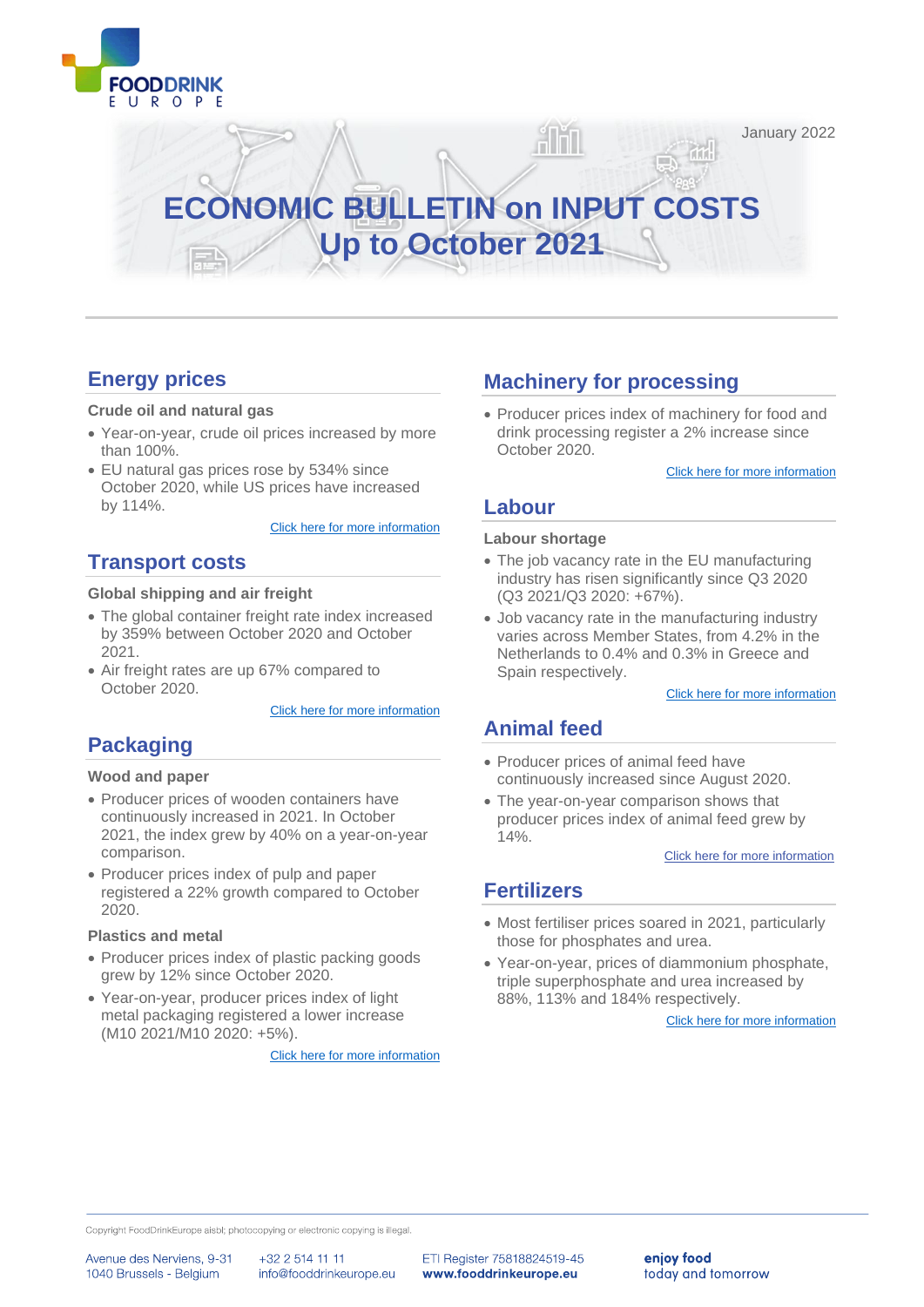# **Methodology**

- **EU refers to EU27 (excluding the UK)** in the text, unless otherwise specified.
- The EU food and drink industry is identified by NACE Rev.2 codes C10 (manufacture of food products) and C11 (manufacture of beverages).

#### **Sources**

European Commission, Eurostat data and indices <http://ec.europa.eu/eurostat/home>

European Commission, Eurostat statistics explained [http://ec.europa.eu/eurostat/statistics-explained/index.php/Main\\_Page](http://ec.europa.eu/eurostat/statistics-explained/index.php/Main_Page)

European Commission, Eurostat short-term statistics https://ec.europa.eu/eurostat/data/database

European Commission, Eurostat, labour markets https://ec.europa.eu/eurostat/databrowser/view/jvs\_q\_nace2/default/table?lang=en

The World Bank, Commodity markets, monthly prices https://www.worldbank.org/en/research/commodity-markets

#### **Note on**

#### • **Producer Prices Index (PPI)**

The PPI for a specific [economic activity](https://ec.europa.eu/eurostat/statistics-explained/index.php?title=Glossary:Statistical_classification_of_economic_activities_in_the_European_Community_(NACE)) measures the monthly change in the trading price of products and related services. The PPI is an output index - it measures price changes from the seller's perspective. The prices collected in period *t* should refer to orders booked during period *t* (at the moment of the order) and not the moment when the commodities leave the factory gates.

#### • **Job vacancy**

A job vacancy is defined as a paid post that is newly created, unoccupied, or about to become vacant:

- for which the employer is taking active steps and is prepared to take further steps to find a suitable candidate from outside the enterprise concerned; and
- which the employer intends to fill either immediately or within a specific period of time.

Job vacancy represents the unmet demand for labour.

**For more information on FoodDrinkEurope and its activities, including the Quarterly Economic Bulletin, please visit: [www.fooddrinkeurope.eu](http://www.fooddrinkeurope.eu/)**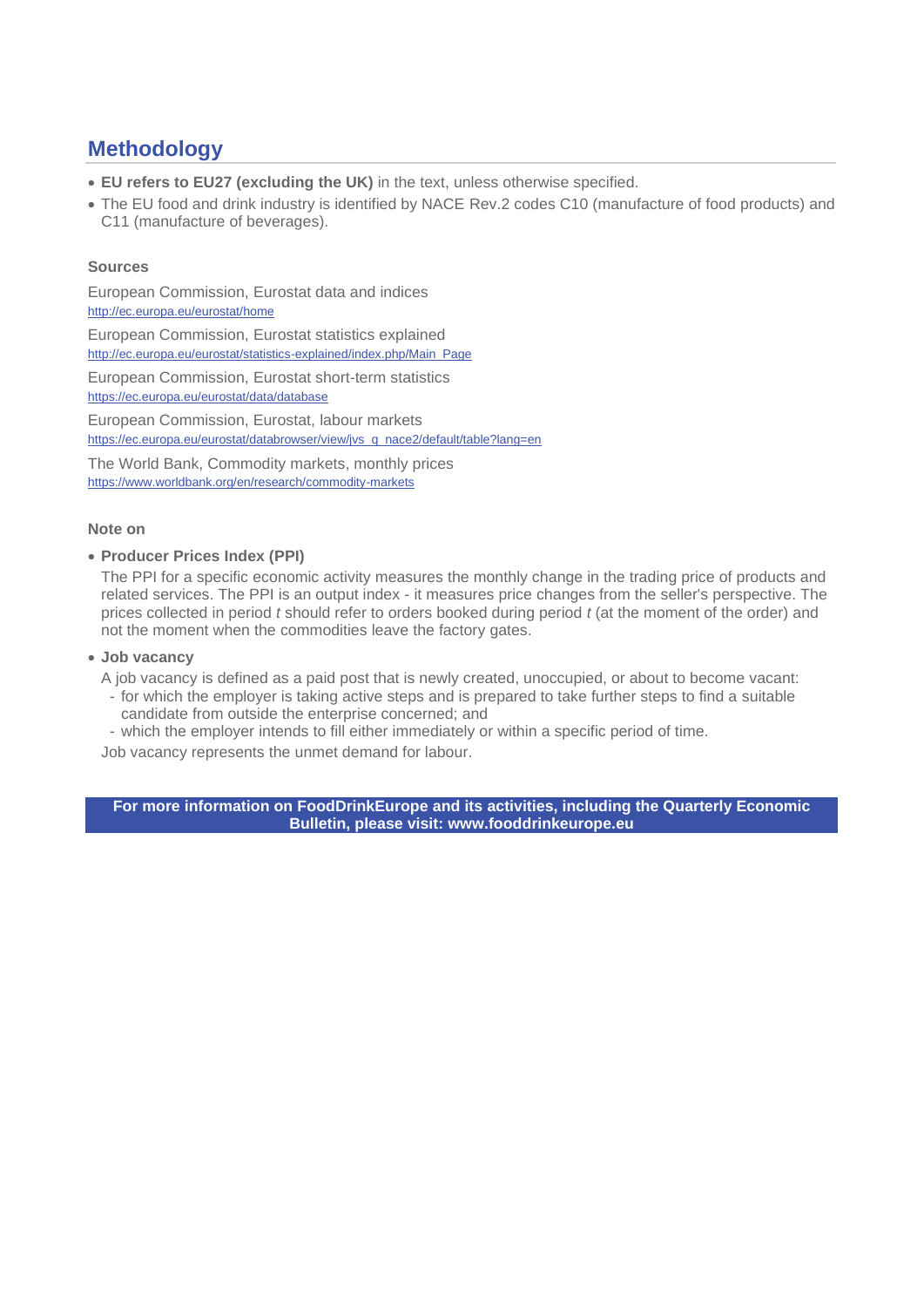# **ECONOMIC BULLETIN ON INPUT COSTS**

**Annex**

# <span id="page-2-0"></span>**Energy prices**



*Source: World Bank Commodity Price Data*

|         | <b>Crude oil, Brent</b><br>(USD/bbl) | Crude oil, WTI<br>(USD/bbl) | Natural gas,<br><b>Europe</b><br>(USD/mmbtu) | Natural gas, US<br>(USD/mmbtu) |
|---------|--------------------------------------|-----------------------------|----------------------------------------------|--------------------------------|
| 2020M11 | 43                                   | 41                          | 5                                            | 3                              |
| 2020M12 | 50                                   | 47                          | 6                                            | 3                              |
| 2021M01 | 55                                   | 52                          | $\overline{7}$                               | 3                              |
| 2021M02 | 62                                   | 59                          | 6                                            | 5                              |
| 2021M03 | 65                                   | 62                          | 6                                            | 3                              |
| 2021M04 | 65                                   | 62                          | $\overline{7}$                               | 3                              |
| 2021M05 | 68                                   | 65                          | $\overline{9}$                               | 3                              |
| 2021M06 | 73                                   | 71                          | 10                                           | 3                              |
| 2021M07 | 74                                   | 72                          | 13                                           | $\overline{4}$                 |
| 2021M08 | 70                                   | 68                          | 15                                           | $\overline{4}$                 |
| 2021M09 | 75                                   | 72                          | 23                                           | 5                              |
| 2021M10 | 84                                   | 81                          | 31                                           | 5                              |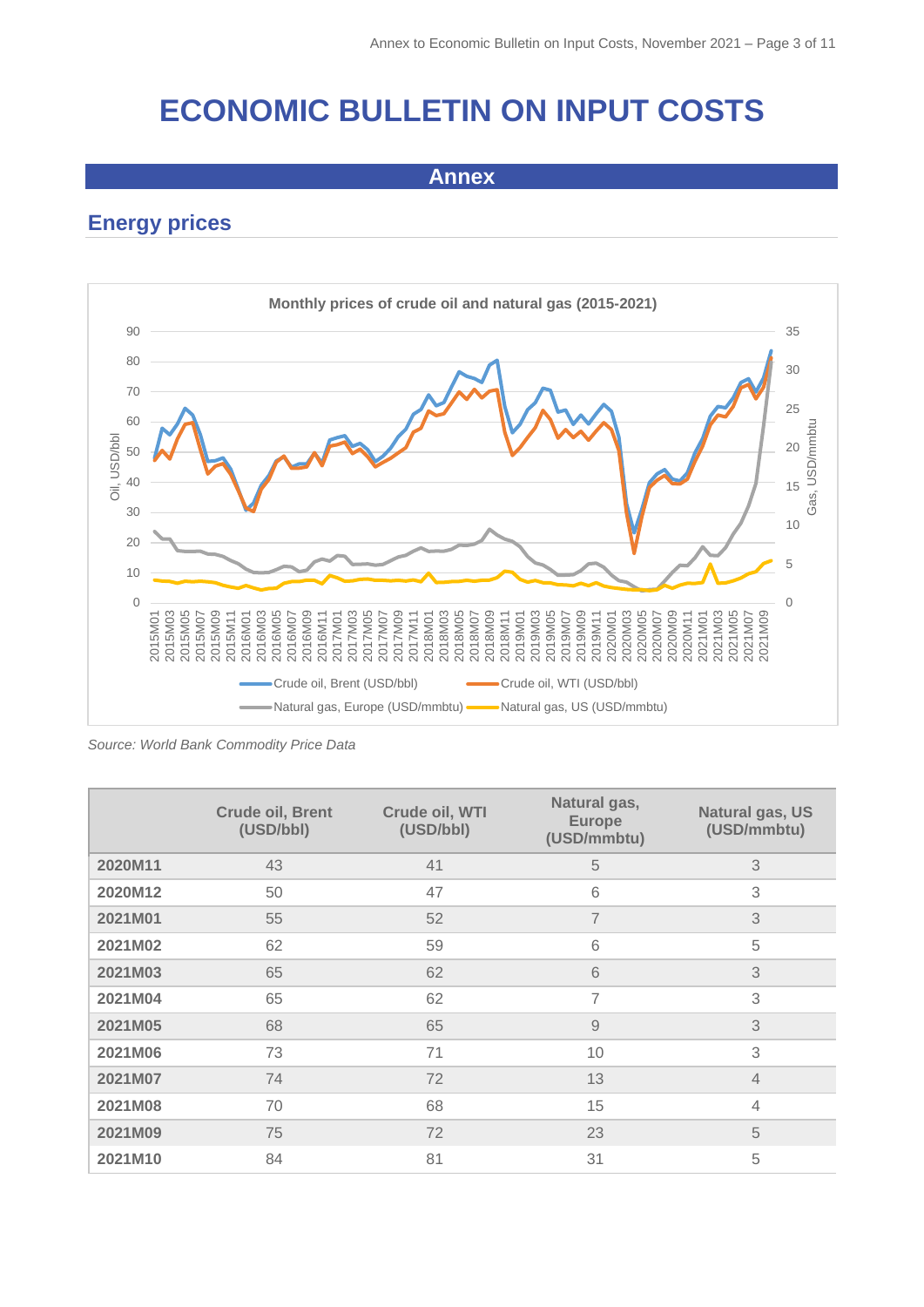### <span id="page-3-0"></span>**Transport costs**

**Global shipping costs (year-on-year, % changes)**



*Source: [ECB](https://www.ecb.europa.eu/pub/economic-bulletin/focus/2021/html/ecb.ebbox202103_01~8ecbf2b17c.en.html)*



*Source: Freightos, global container freight rate index, [cited by MacroMicro](https://en.macromicro.me/charts/35158/fbx-global-container-index)*

#### **Supplementary notes:**

FBX stands for Freightos Baltic Index. The index represents a market rate for freight for any given shipping lane for a 40' container. The index is based on aggregated and anonymized real-time business data from global freight carriers, freight forwarders, and shippers that use the WebCargo by [Freightos](https://fbx.freightos.com/) freight rate management platform. The values are an average of the five business days of the last full week in each month. The values are a monthly average of weekly prices.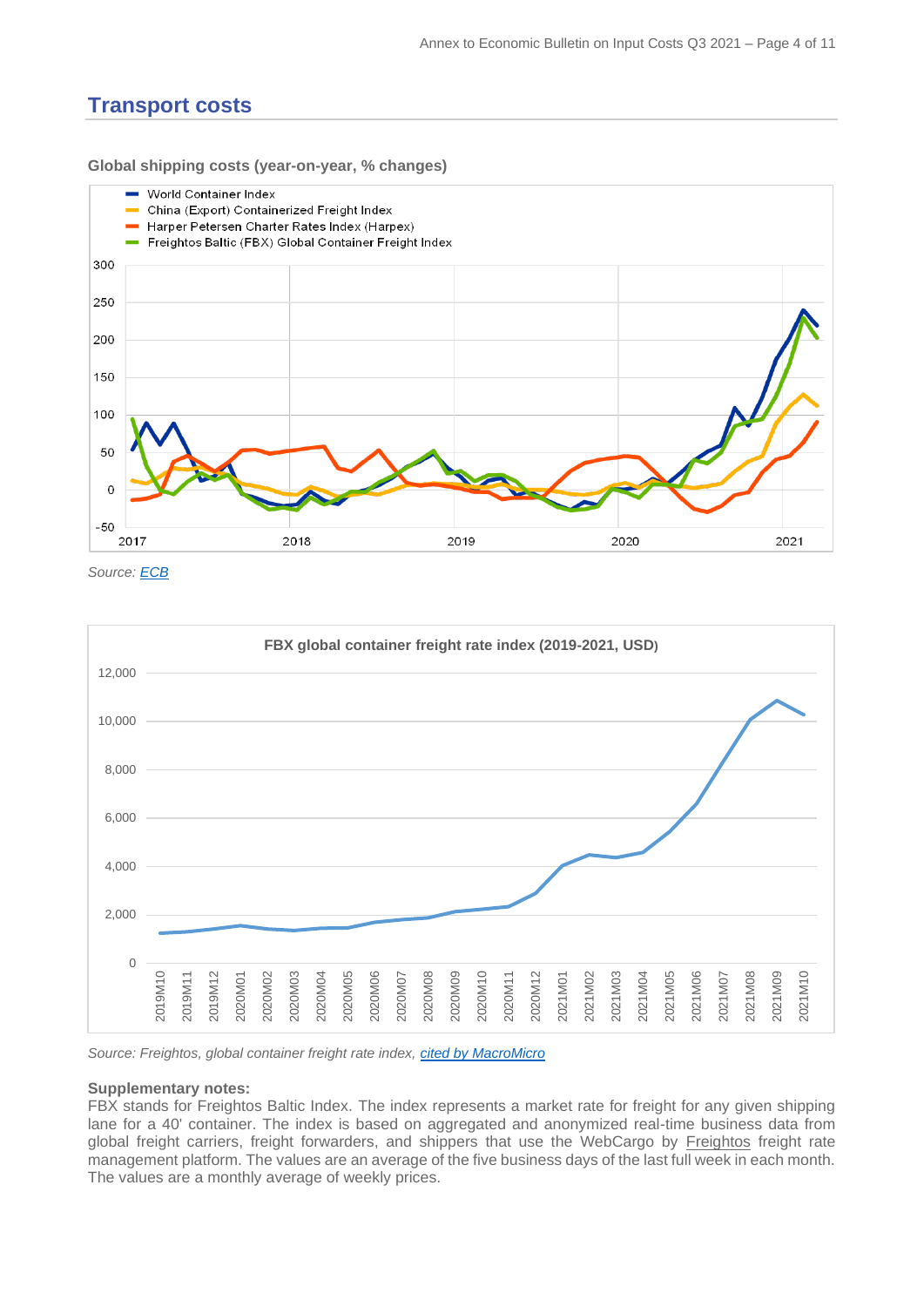



*Source: [Baltic airfreight index](https://www.balticexchange.com/en/data-services/routes.html)*

The Baltic Exchange Airfreight Index (BAI) – powered by TAC data – reflects the price per kilogram of general cargo flown on 17 key tradelanes, from origin airport to destination region. The Baltic Air Freight Indices (BAI) reflect weekly transactional rates for general cargo as provided by freight forwarders. The data includes a headline index - the BAI Index – a weighted average of the 17 underlying destination basket routes, as well as six outbound indices – a weighted average of the destination baskets from each of the six origin airports.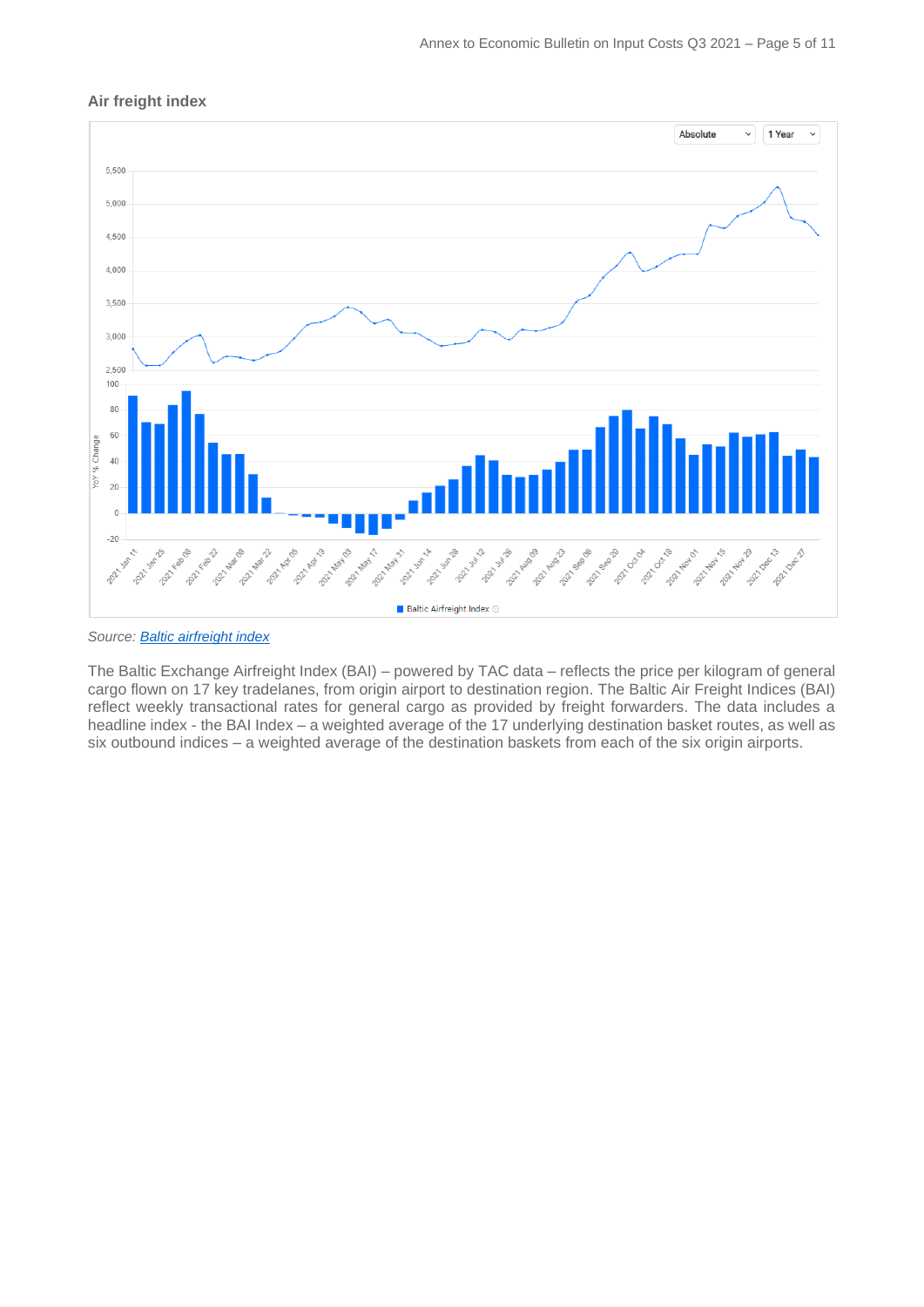## <span id="page-5-0"></span>**Packaging**

#### **Wood and paper industries**



*Source: Eurostat (STS)*

|         | Manufacture of wooden containers | Manufacture of pulp, paper and<br>paperboard |
|---------|----------------------------------|----------------------------------------------|
| 2020M11 | 105                              | 98                                           |
| 2020M12 | 105                              | 98                                           |
| 2021M01 | 107                              | 97                                           |
| 2021M02 | 108                              | 99                                           |
| 2021M03 | 110                              | 101                                          |
| 2021M04 | 113                              | 103                                          |
| 2021M05 | 117                              | 106                                          |
| 2021M06 | 124                              | 109                                          |
| 2021M07 | 135                              | 112                                          |
| 2021M08 | 142                              | 114                                          |
| 2021M09 | 147                              | 116                                          |
| 2021M10 | 110                              | 147                                          |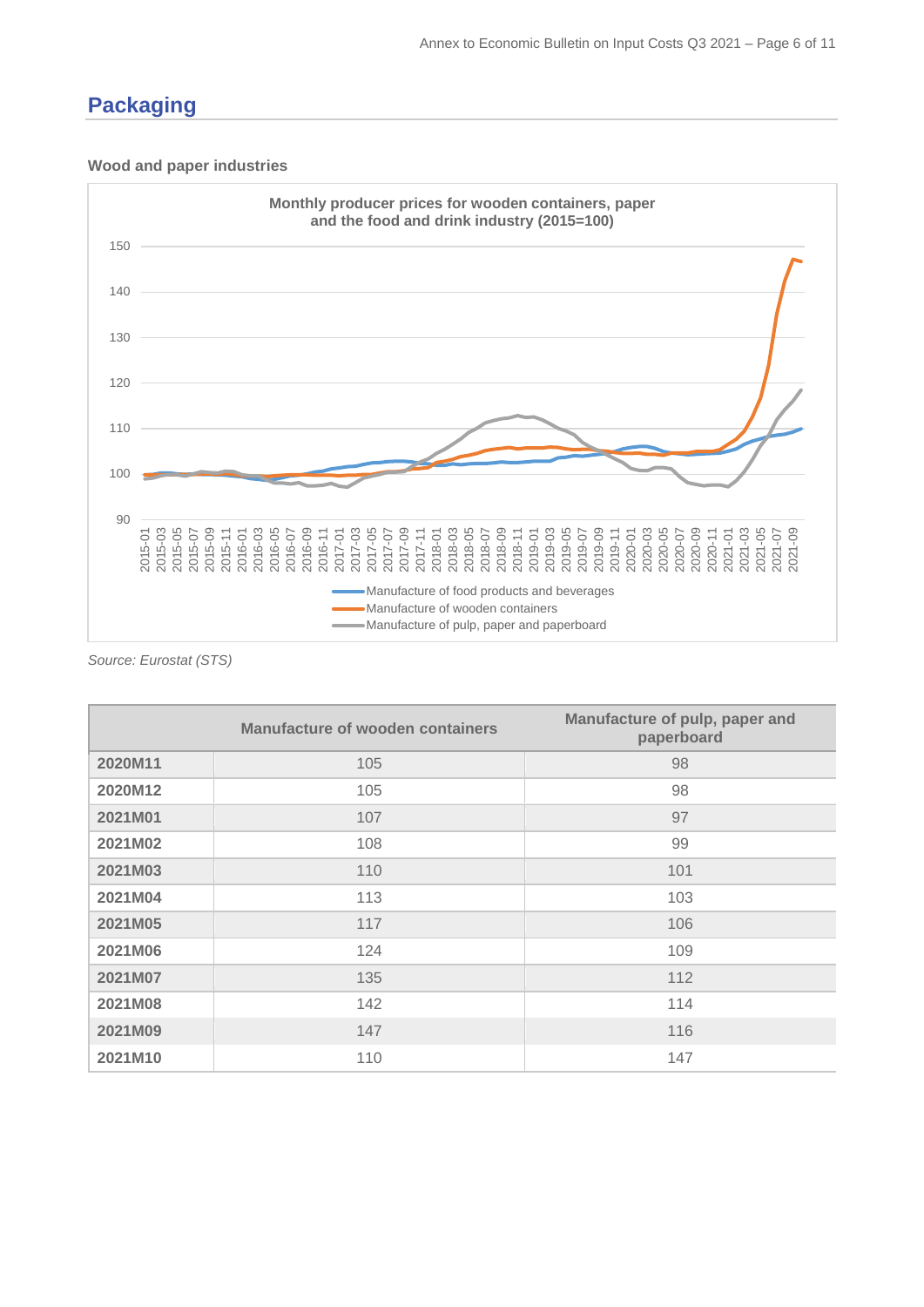

#### **Plastic and metal industries**

*Source: Eurostat (STS)*

|         | <b>Manufacture of plastics</b><br>in primary forms | <b>Manufacture of plastic</b><br>packing goods | <b>Manufacture of light</b><br>metal packaging |
|---------|----------------------------------------------------|------------------------------------------------|------------------------------------------------|
| 2020M11 | 96                                                 | 99                                             | 102                                            |
| 2020M12 | 97                                                 | 100                                            | 102                                            |
| 2021M01 | 100                                                | 100                                            | 102                                            |
| 2021M02 | 103                                                | 101                                            | 103                                            |
| 2021M03 | 108                                                | 102                                            | 103                                            |
| 2021M04 | 115                                                | 104                                            | 103                                            |
| 2021M05 | 118                                                | 106                                            | 103                                            |
| 2021M06 | 119                                                | 108                                            | 104                                            |
| 2021M07 | 121                                                | 109                                            | 104                                            |
| 2021M08 | 122                                                | 110                                            | 106                                            |
| 2021M09 | 123                                                | 110                                            | 106                                            |
| 2021M10 | 125                                                | 111                                            | 107                                            |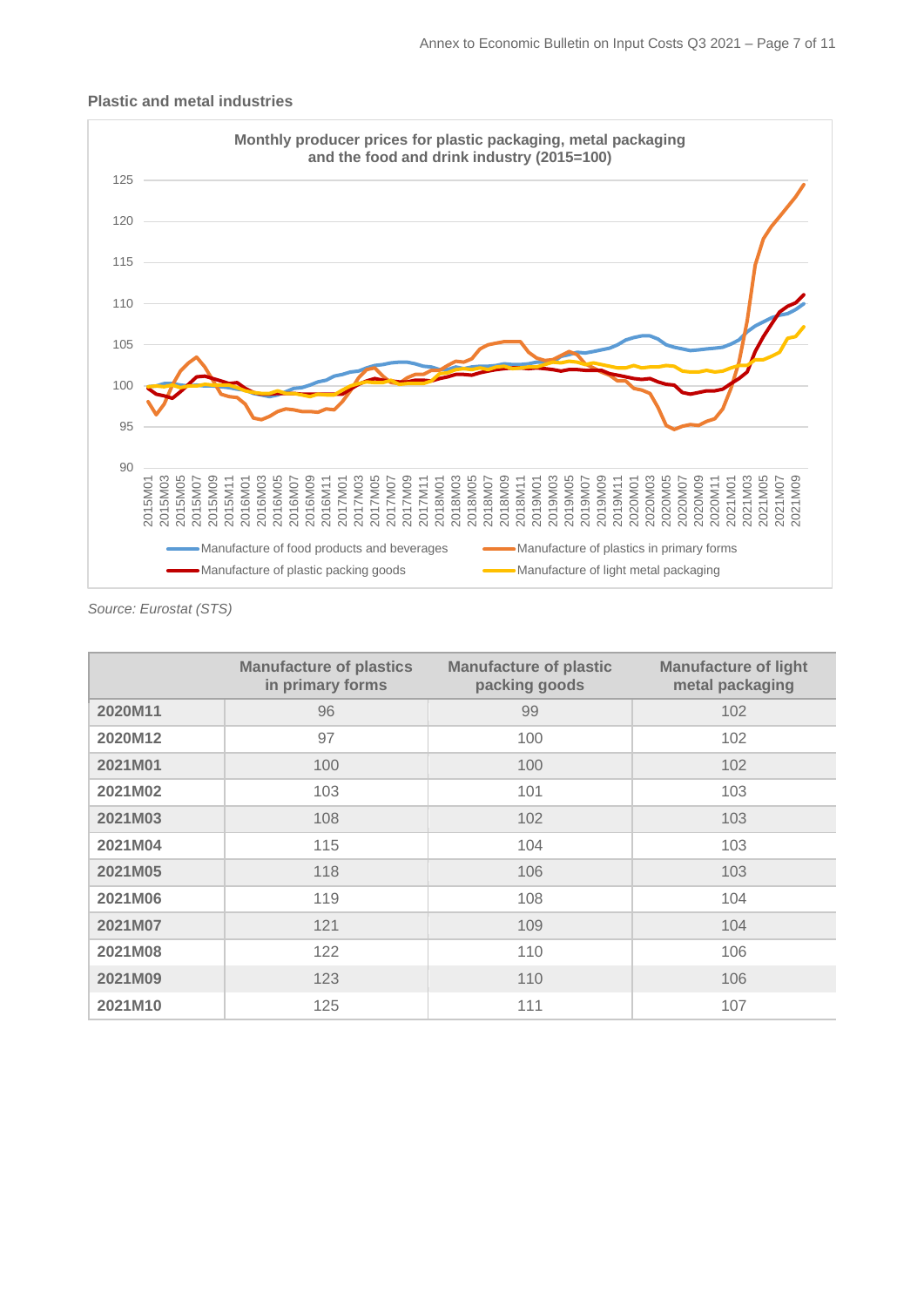# <span id="page-7-0"></span>**Machinery for food and drink processing**



*Source: Eurostat (STS)*

|         | Manufacture of machinery for food, beverage and tobacco processing |
|---------|--------------------------------------------------------------------|
| 2020M11 | 106                                                                |
| 2020M12 | 106                                                                |
| 2021M01 | 107                                                                |
| 2021M02 | 107                                                                |
| 2021M03 | 108                                                                |
| 2021M04 | 108                                                                |
| 2021M05 | 108                                                                |
| 2021M06 | 108                                                                |
| 2021M07 | 109                                                                |
| 2021M08 | 109                                                                |
| 2021M09 | 108                                                                |
| 2021M10 | 109                                                                |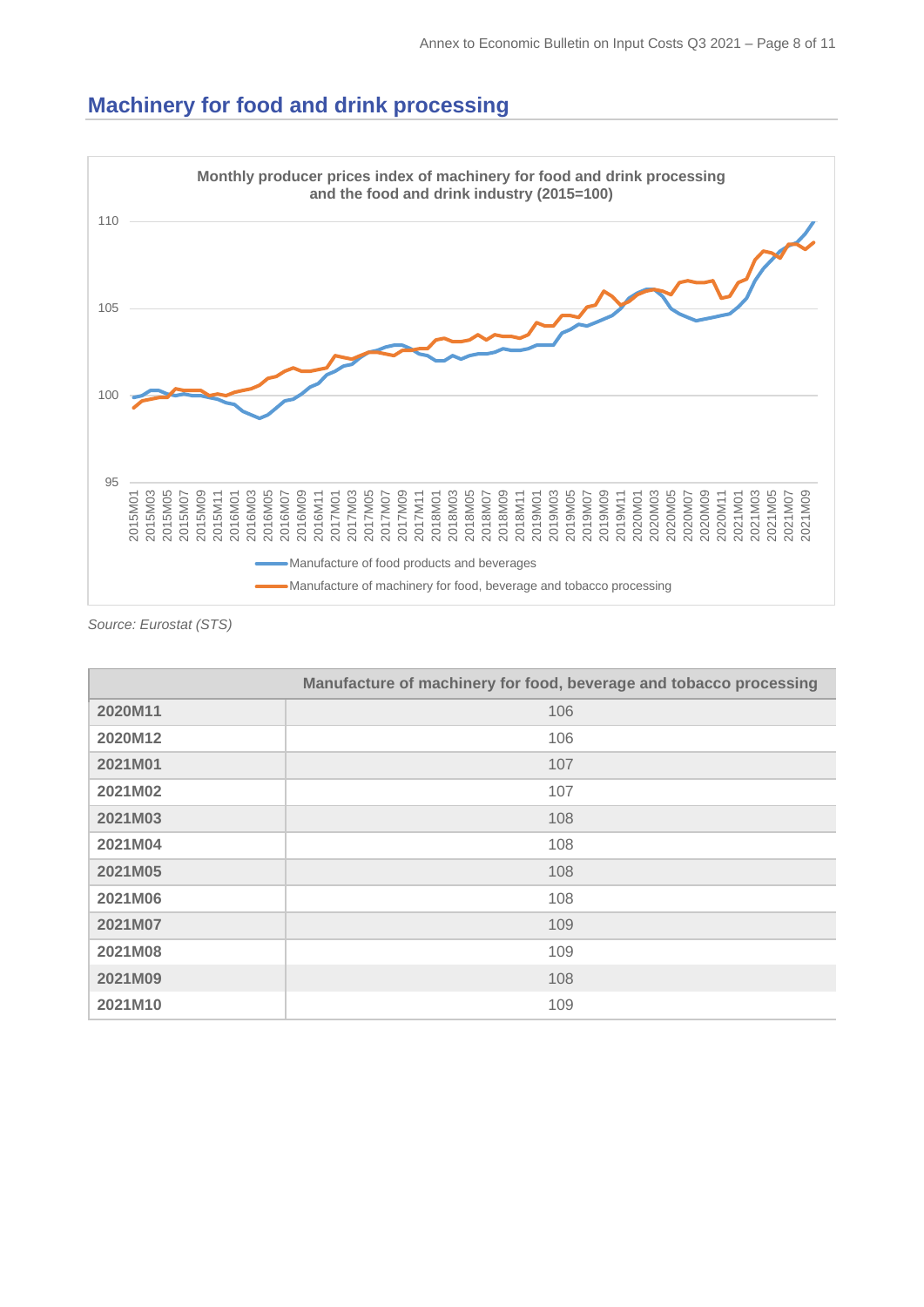# <span id="page-8-0"></span>**Labour**



*Source: Eurostat (jvs)*

|                    | 2020Q1 | 2020Q2         | 2020Q3 | 2020Q4 | 2021Q1 | <b>2021Q2</b> | 2021Q3 |
|--------------------|--------|----------------|--------|--------|--------|---------------|--------|
| EU                 | 1.3    | 1.0            | 1.2    | 1.3    | 1.5    | 1.8           | 2.0    |
| Germany            | 1.4    | 0.9            | 1.1    | 1.6    | 1.7    | 1.9           | 2.2    |
| <b>Greece</b>      | 0.7    | 0.2            | 0.3    | 0.4    | 0.4    | 0.3           | 0.4    |
| <b>Ireland</b>     | 0.6    | 0.5            | 0.6    | 0.8    | 0.9    | 1.1           | 1.1    |
| <b>Italy</b>       | 0.5    | 0.6            | 0.7    | 0.7    | 1.2    | 1.5           | 1.7    |
| <b>Netherlands</b> | 2.4    | $\overline{2}$ | 2.2    | 2.3    | 2.6    | 3.5           | 4.2    |
| <b>Poland</b>      | 0.5    | 0.6            | 0.8    | 0.8    | 0.9    | 1.2           | 1.2    |

#### **Job vacancy rate in the manufacturing industry**

*Source: Eurostat*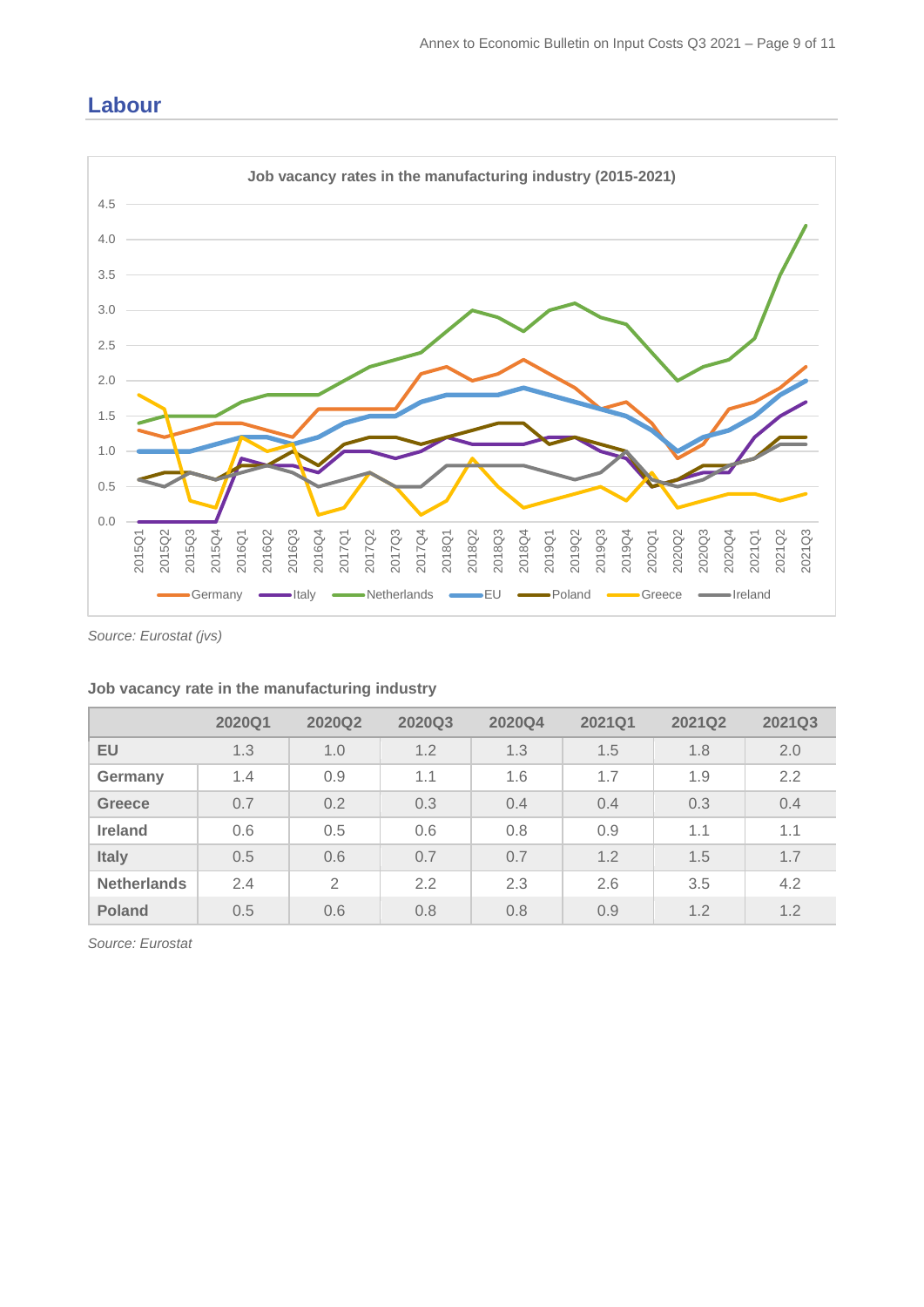<span id="page-9-0"></span>



*Source: Eurostat (STS)*

|         | Manufacture of prepared animal feeds |
|---------|--------------------------------------|
| 2020M11 | 104                                  |
| 2020M12 | 105                                  |
| 2021M01 | 107                                  |
| 2021M02 | 109                                  |
| 2021M03 | 110                                  |
| 2021M04 | 111                                  |
| 2021M05 | 113                                  |
| 2021M06 | 114                                  |
| 2021M07 | 114                                  |
| 2021M08 | 114                                  |
| 2021M09 | 115                                  |
| 2021M10 | 117                                  |